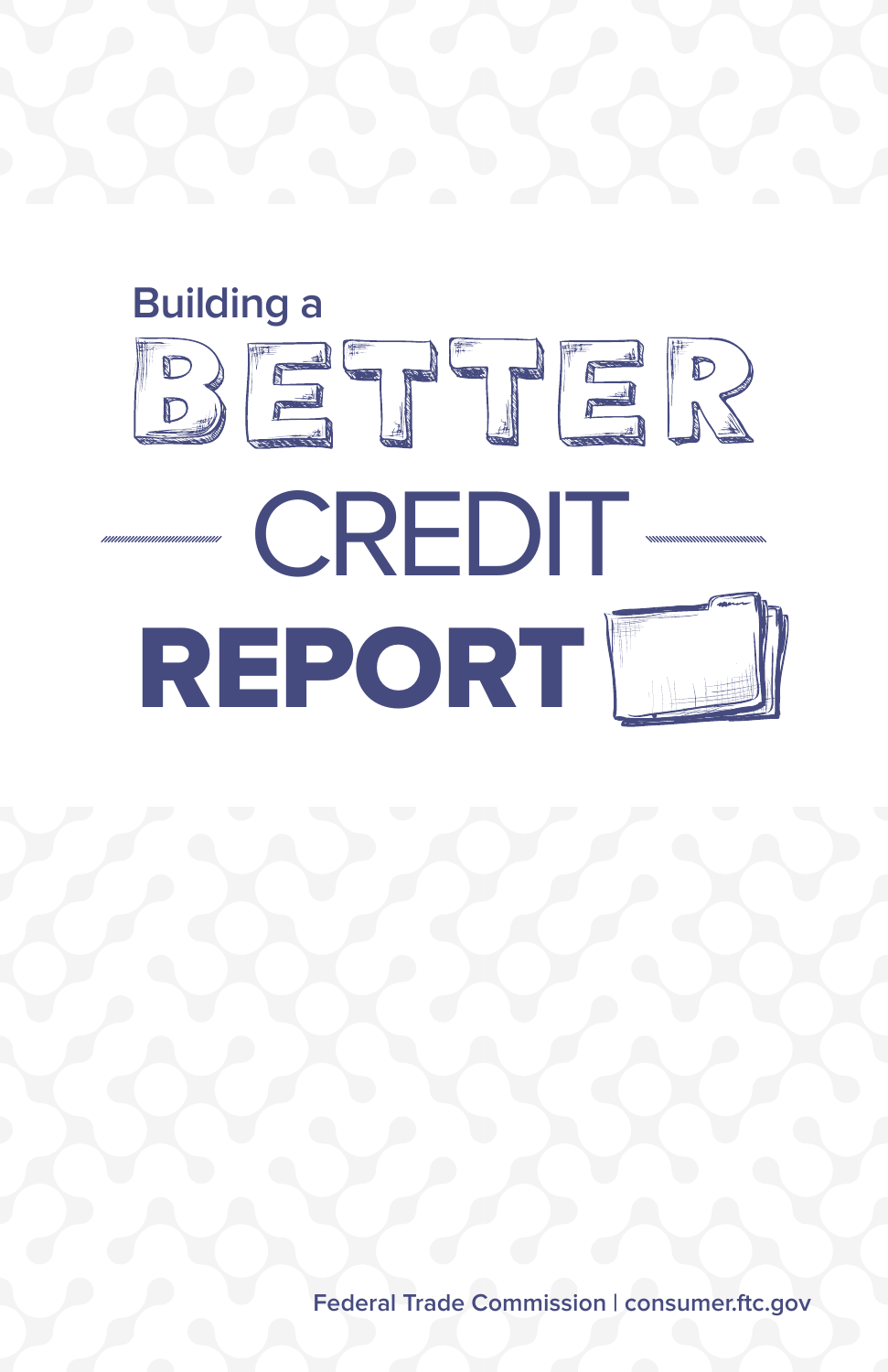**Shopping for a car?**

**Applying for a job?**

**Looking for a home?**



**Getting your financial house in order?**

**It's time to check your credit report.**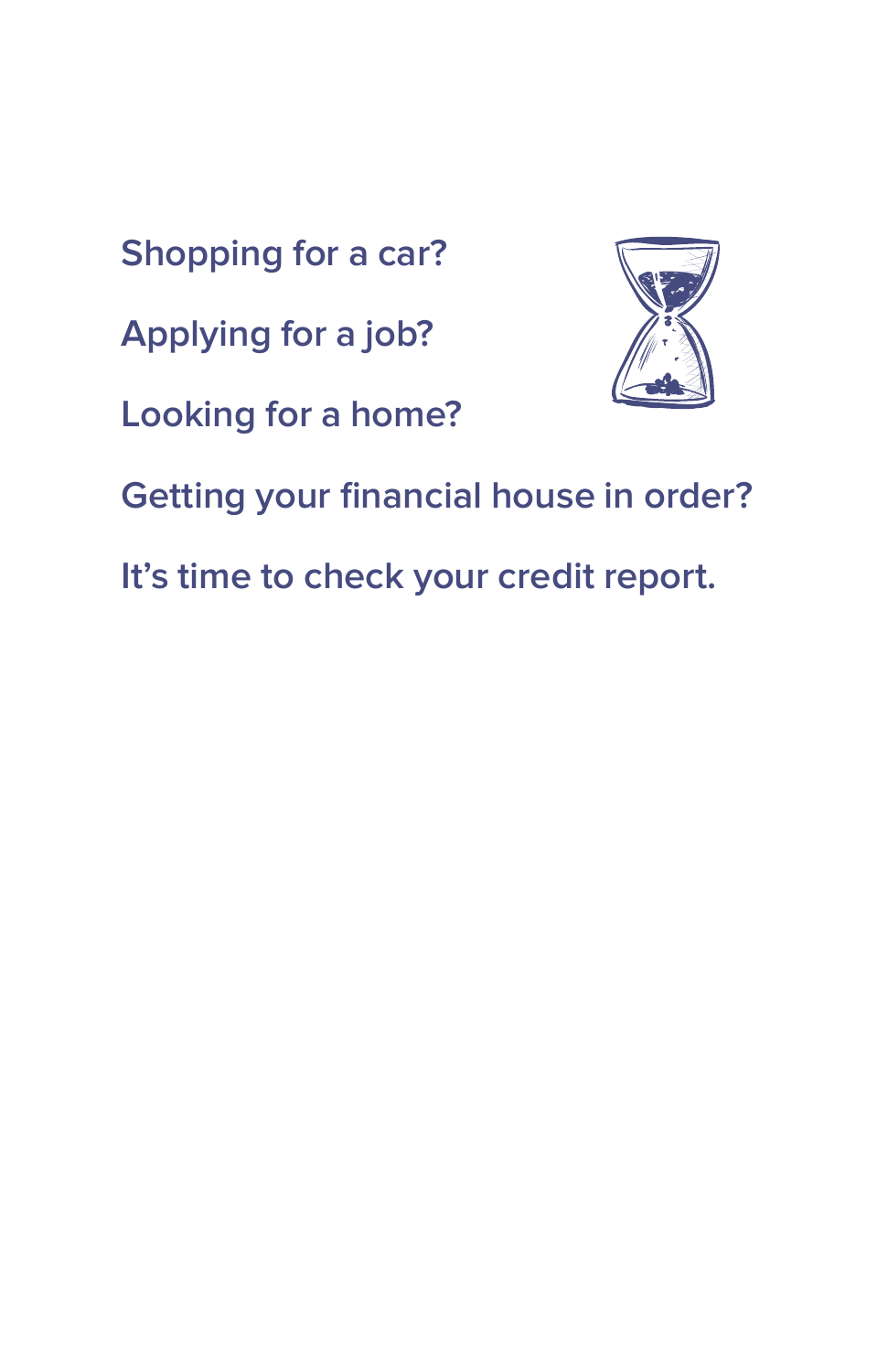# **Building a Better Credit Report**

| How do I correct errors on my credit report? 3       |
|------------------------------------------------------|
| How long can negative information stay on            |
| How can my credit report affect my job application?6 |
|                                                      |
|                                                      |
|                                                      |
| What are my options for dealing with debt?11         |
| Got bad credit?                                      |
|                                                      |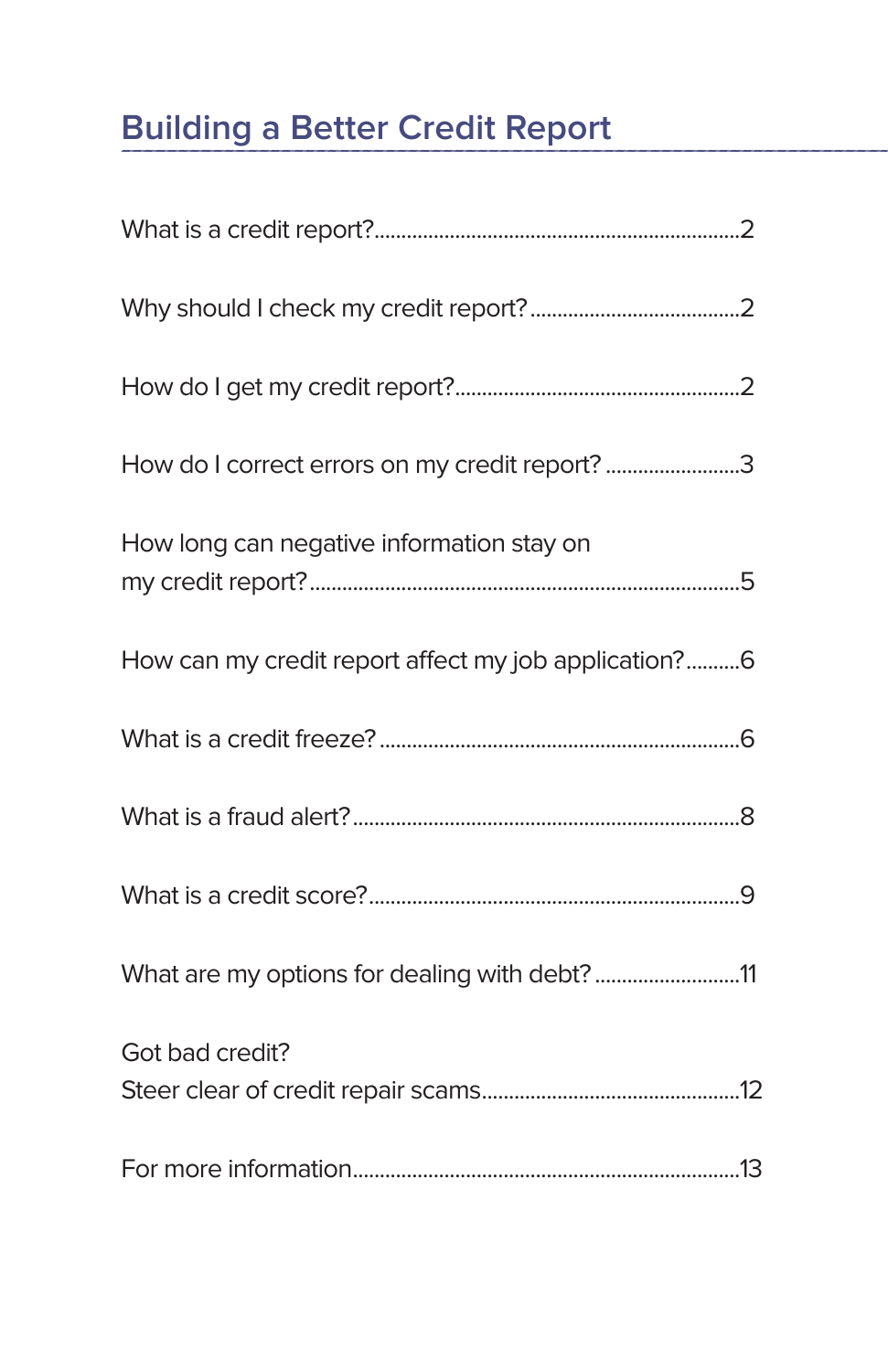### <span id="page-3-0"></span>**What is a credit report?**

A credit report includes information on where you live, how you

pay your bills, and whether you've been sued or have filed for bankruptcy. Nationwide credit reporting companies sell the information in your report to creditors, insurers, employers, and other businesses that, in turn, use it to evaluate



your applications for credit, insurance, employment, or renting a place to live.

## **Why should I check my credit report?**

Some financial advisors and consumer advocates suggest that you review your credit report several times a year. Why?

- The information in it affects whether you can get a loan  $-$  and how much you will have to pay to borrow money.
- To make sure the information is accurate, complete, and up-todate before you apply for a loan for a major purchase like a house or car, buy insurance, or apply for a job.
- $\bullet$  To help repair possible identity theft. Identity thieves may use your information to open new credit accounts in your name. Then, when they don't pay the bills, the delinquent account is reported on your credit report. Inaccurate information like that could affect your ability to get credit, insurance, or even a job.

# **How do I get my credit report?**

By law, you're entitled to a free copy of your credit report from each of the nationwide credit reporting companies — Equifax, Experian, and TransUnion — once every 12 months. To order, visit **annualcreditreport.com** or call 1-877-322-8228.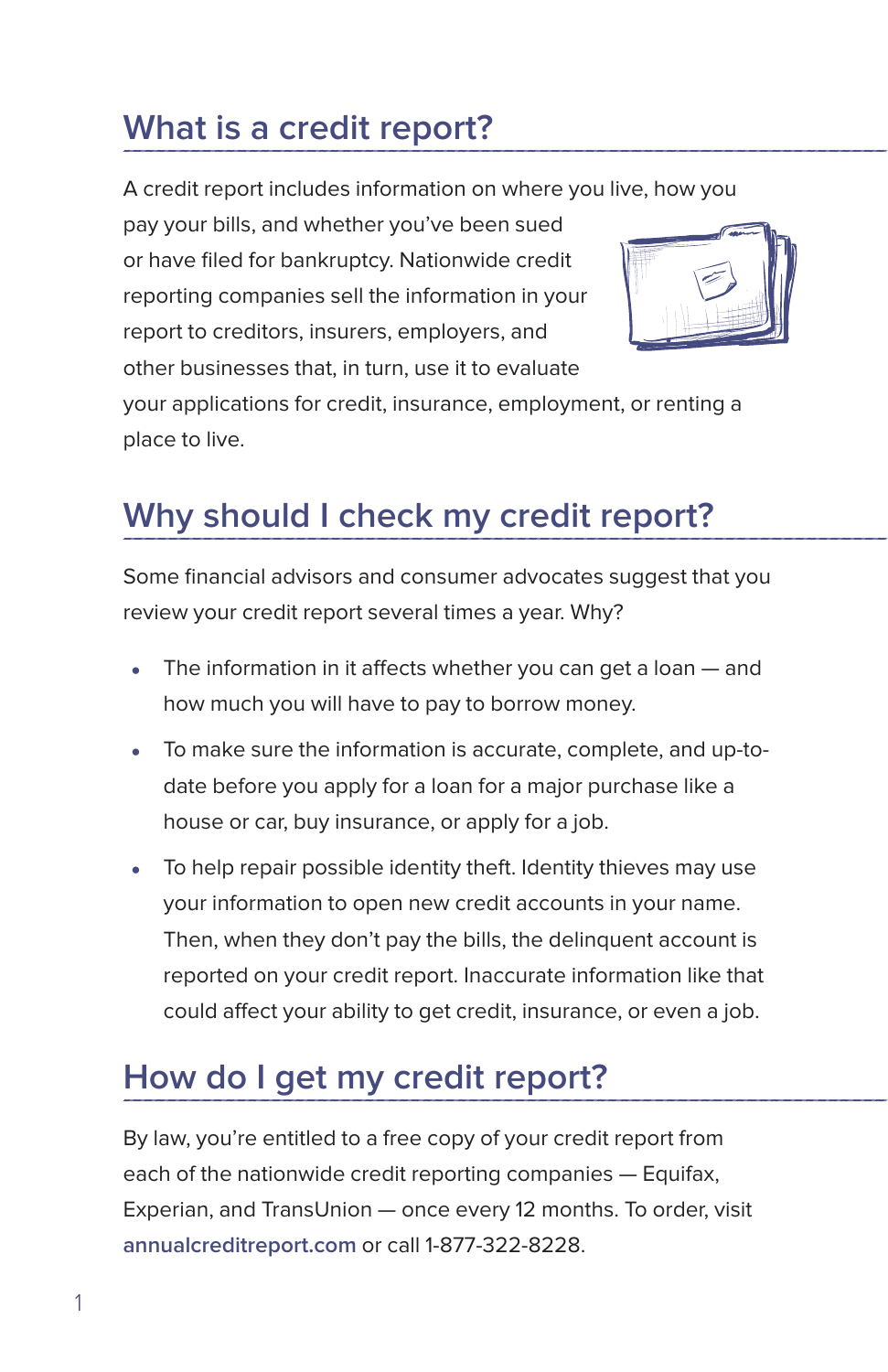<span id="page-4-0"></span>You may order reports from one, two, or all three of the companies at the same time, or you may stagger your requests. Some financial advisors say staggering your requests during a 12-month period may be a good way to keep an eye on the accuracy and completeness of the information in your reports. If you're getting ready to apply for a loan or job, you might want to check all three reports at the same time.

To learn more, read **Free Credit Reports** at **consumer.ftc.gov**.

### **How do I correct errors on my credit report?**

Both the credit reporting company and the information provider (that is, the person, company, or organization that provides information about you to a credit reporting company) are responsible for correcting inaccurate or incomplete information in your report once you bring it to their attention. Letting them know involves two steps:

#### **Step One**  $\sim$  00  $\sim$

Tell the **credit reporting company,** in writing, what information you think is inaccurate.

A sample dispute letter is at **consumer.ftc.gov**. Your letter should identify each item in your report you dispute, explain why you dispute the information, and ask that it be removed or corrected. Include copies (NOT originals) of documents that support your position. You may want to enclose a copy of your report with the items in question circled. Send your letter by certified mail, "return receipt requested," so you can document what the credit reporting company received. Keep copies of your dispute letter and enclosures.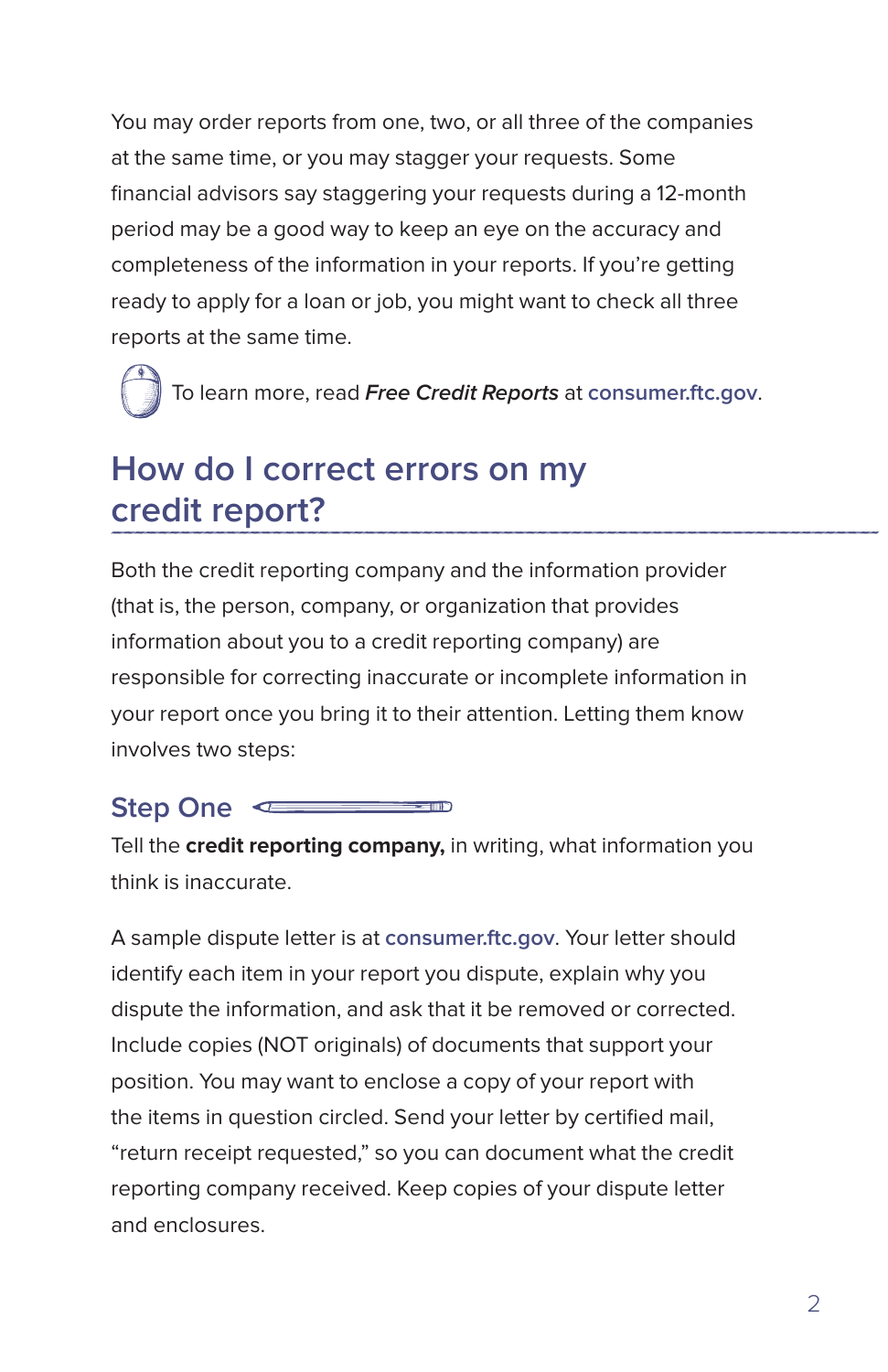Credit reporting companies must investigate the items in question usually within 30 days, unless they consider your dispute frivolous. They also must forward all the relevant data you provide about the inaccuracy to the information provider, which reviews the relevant information, investigates, and reports the results back to the credit reporting company. If the information provider finds the disputed information is inaccurate, it must notify all three nationwide credit reporting companies so they can correct the information in your file.

### **What happens after the investigation?**

When the investigation is complete, the credit reporting company must give you the results in writing and a free copy of your report if the dispute results in a change. If an item is changed or deleted, the credit reporting company cannot put the disputed information back in your file unless the information provider verifies that it is accurate and complete. The credit reporting company also must send you written notice that includes the name, address, and phone number of the information provider.

If you ask, the credit reporting company must send notices of any corrections to anyone who received your report in the past six months. You can have a corrected copy of your report sent to anyone who received a copy during the past two years for employment purposes.

**What if the investigation doesn't resolve my dispute?** Ask that a statement of the dispute be included in your file and in future reports. You also can ask the credit reporting company to provide your statement to anyone who received a copy of your report in the recent past. Expect to pay a fee for this service.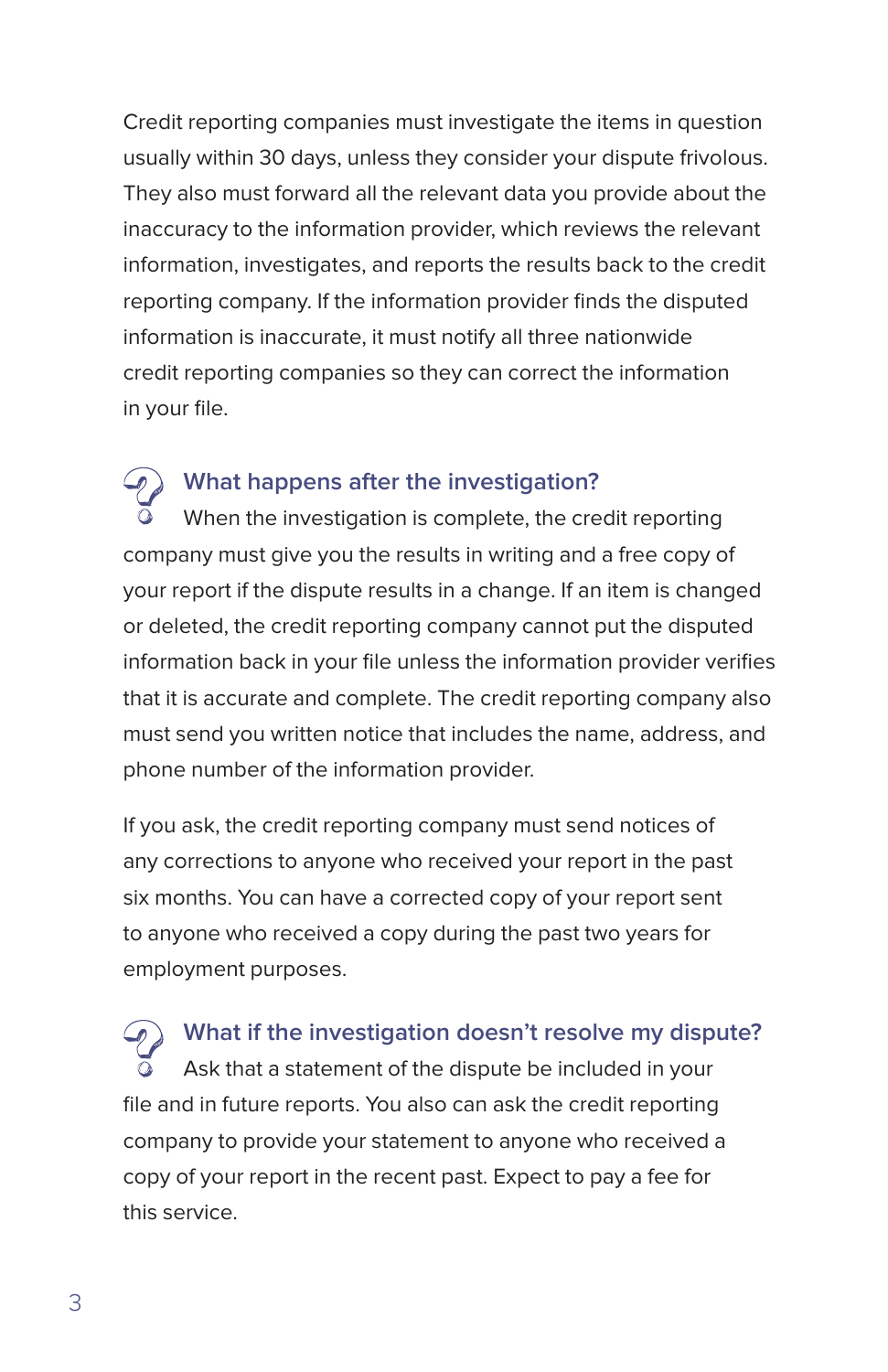#### <span id="page-6-0"></span>**Step Two**  $-101$

Tell the i**nformation provider,** in writing, that you dispute an item in your credit report.

A sample dispute letter is at **consumer.ftc.gov**. Include copies (NOT originals) of documents that support your position. If the provider listed an address on your credit report, send your letter to that address. If no address is listed, contact the provider and ask for the correct address to send your letter. If the information provider does not give you an address, you can send your letter to any business address for that provider.

### **What if the provider continues to report the disputed item to a credit reporting company?**

The provider must let the credit reporting company know about your dispute. And if you are correct — that is, if the information you dispute is found to be inaccurate or incomplete — the information provider must tell the credit reporting company to update or delete the item.

To learn more, read **Disputing Errors on Credit Reports** at **consumer.ftc.gov**.

### **How long can negative information stay on my credit report?**

A credit reporting company can report most accurate negative information for seven years and bankruptcy information for 10 years. There is no time limit on reporting information about criminal convictions; information reported in response to your application for a job that pays more than \$75,000 a year; and information reported because you've applied for more than \$150,000 worth of credit or life insurance. Information about a lawsuit or an unpaid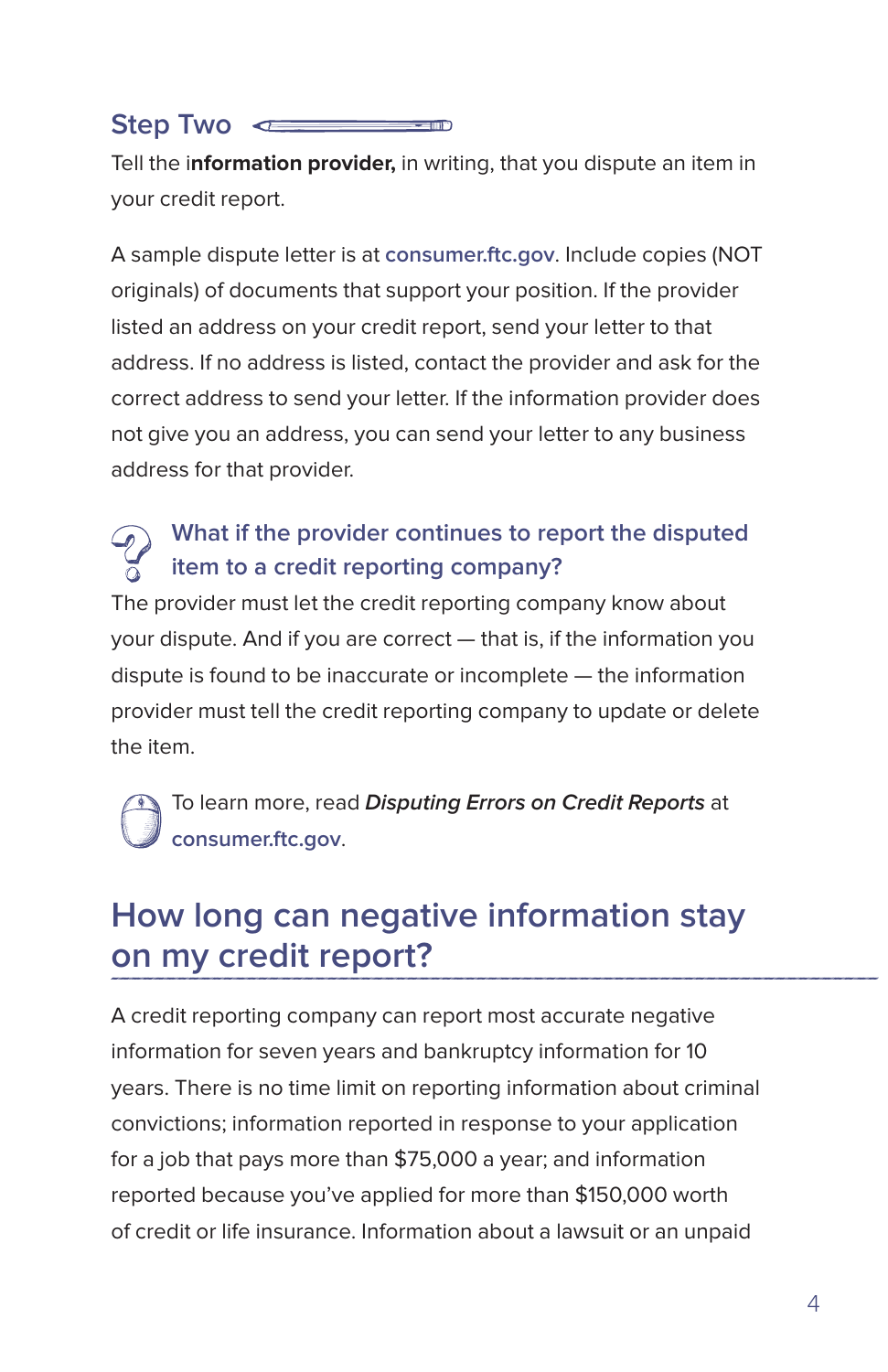<span id="page-7-0"></span>judgment against you can be reported for seven years or until the statute of limitations runs out, whichever is longer. The standard method for calculating the seven-year reporting period starts with the date that the event took place.

### **How can my credit report affect my job application?**

When you apply for a job, employers look at the application you complete and the resume you prepare. Some employers also check into your background before they hire you. Depending on the employer and the job, that background information might include your employment history, your driving record, criminal records, and your credit report.

An employer must get your permission before asking for a report about you from a credit reporting company or any other company that provides background information. If you don't give your okay, your application for employment may not get a second look. That's up to you. But if you don't get the job because of information in your report, the employer has some legal obligations: First, the employer must show you the report; second, the employer must tell you how to get your own copy. The report is free if you ask for it within 60 days of learning the bad news.

To learn more about your rights, read **Employment Background Checks** at **consumer.ftc.gov**.

## **What is a credit freeze?**

A credit freeze, also known as a security freeze, lets you restrict access to your credit report, which in turn makes it more difficult for identity thieves to open new accounts in your name. That's because most creditors need to look at your credit report before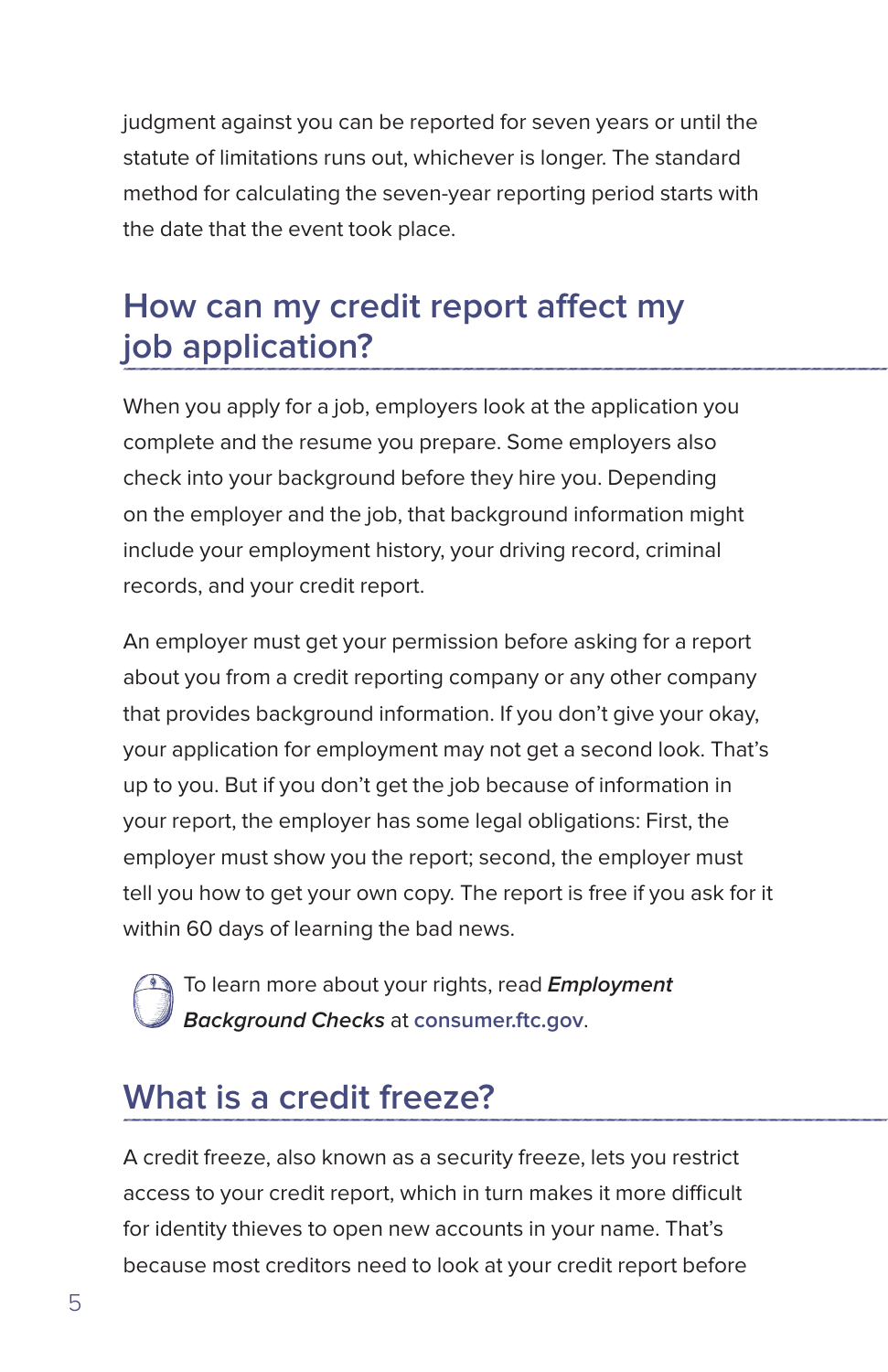approving a new account. If they can't see your file, they may not extend the credit.

You may want to place a credit freeze on your credit reports if you're concerned about the potential consequences of data breaches.

To place a freeze on your credit reports, contact each of the nationwide credit reporting companies:



**Equifax — 1‑800‑525‑6285; equifax.com Experian —1‑888‑397‑3742; experian.com**

**TransUnion — 1‑800‑680‑7289; transunion.com**

You'll need to supply your name, address, date of birth, Social Security number and other personal information. Fees vary based on where you live; they commonly range from \$5 to \$10.

A credit freeze does not:

- affect your credit score
- prevent you from getting your free annual credit report
- keep you from opening a new account, applying for a job, renting an apartment, or buying insurance. If you're doing any of these, you'll need to lift the freeze temporarily, either for a specific time, or for a specific party, say, a potential landlord or employer. The cost and lead times to lift a freeze vary, so it's best to check with the credit reporting company in advance.
- prevent a thief from incurring charges on your existing accounts. You still need to monitor all bank, credit card and insurance statements for fraudulent transactions.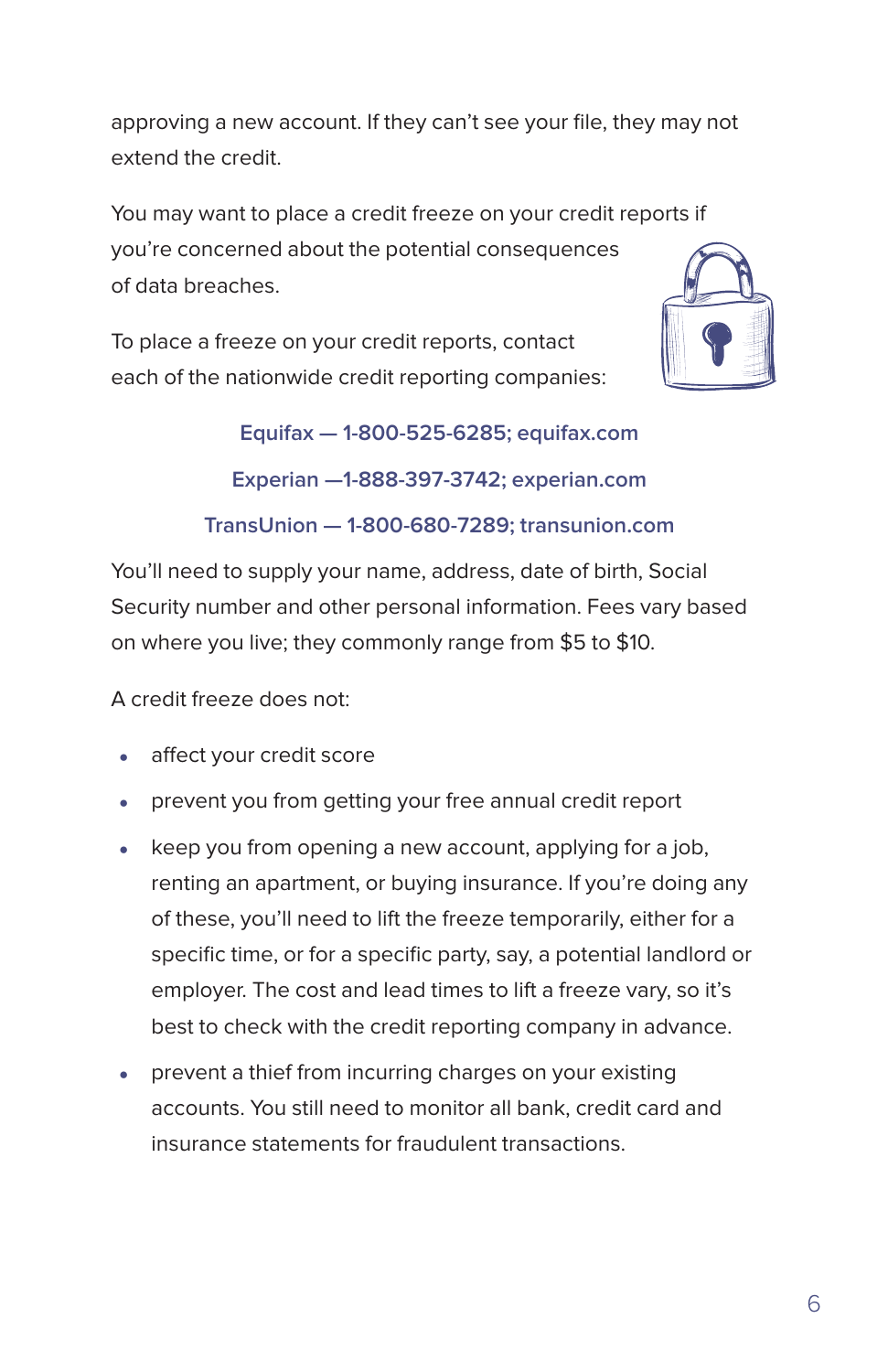## <span id="page-9-0"></span>**What is a fraud alert?**

Unlike a credit freeze that locks down your credit, a fraud alert allows creditors to get a copy of your credit report as long as they take steps to verify your identity. For example, if you provide a telephone number, the business must call you to verify whether you are the person making the credit request. Fraud alerts may be effective at stopping someone from opening new credit accounts in your name, but they may not prevent the misuse of your existing accounts. You still need to monitor all bank, credit card and insurance statements for fraudulent transactions.

There are three types of fraud alerts:

#### **Initial Fraud Alert**

If you're concerned about identity theft, but haven't yet become a victim, this fraud alert protects your credit from unverified access for at least 90 days. You may want to place a fraud alert on your file if your wallet, Social Security card, or other personal, financial or account information are ever lost or stolen.

#### **Extended Fraud Alert**

For victims of identity theft, an extended fraud alert protects your credit for seven years.

#### **Active Duty Military Alert**

For those in the military who want to protect their credit while deployed, this type of fraud alert lasts for one year.

To place a fraud alert on your credit reports, contact one of the nationwide credit reporting companies. A fraud alert is free. You must provide proof of your identity. The company you call must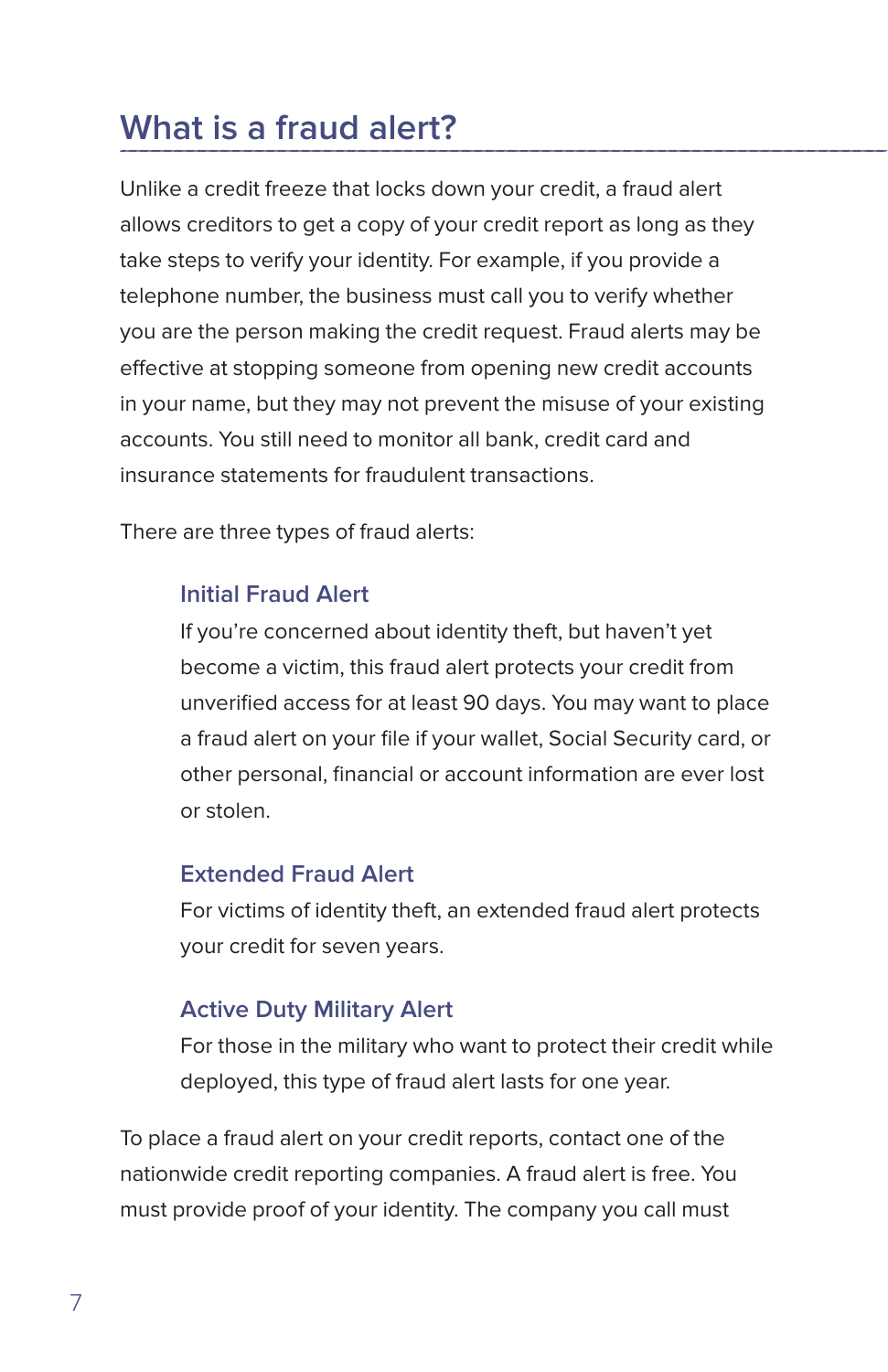<span id="page-10-0"></span>tell the other companies; they, in turn, will place an alert on their versions of your report.

To learn more, visit **ftc.gov/idtheft**.

## **What is a credit score?**

Credit scoring is a system creditors use to help determine whether to give you credit. It also may be used to help decide the credit terms you are offered or the rate you will pay for the loan.

Information about you and your credit experiences, like your billpaying history, the number and type of accounts you have, whether you pay your bills by the date they're due, collection actions, outstanding debt, and the age of your accounts, is collected from your credit report. Using a statistical program, creditors compare this information to the loan repayment history of consumers with similar profiles. For example, a credit scoring system awards points for each factor that helps predict who is most likely to repay a debt. The total number of points — a credit score — helps predict how creditworthy you are: how likely it is that you will repay a loan and make the payments when they're due. A higher credit score is taken to mean you are less of a risk, which, in turn, means you are more likely to get credit or insurance — or pay less for it.

### **What factors affect my credit score?**

Credit scoring systems are complex and vary among creditors or insurance companies and for different types of credit or insurance. If one factor changes, your score may change — but improvement generally depends on how that factor relates to others the system considers. Only the business using the system knows what might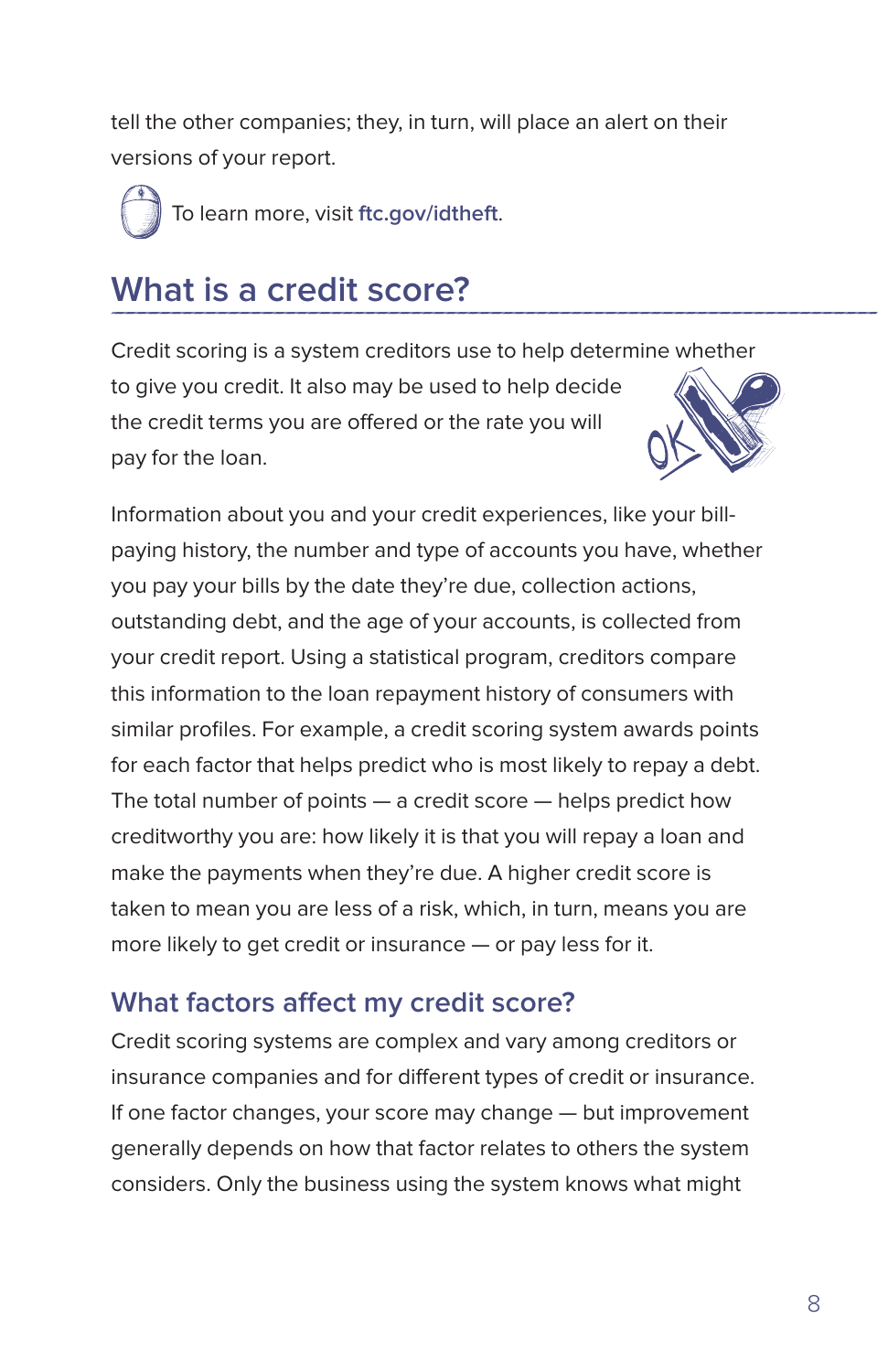improve your score under the particular model they use to evaluate your application.

Nevertheless, scoring models usually consider the following types of information in your credit report to help compute your credit score:

### **Have you paid your bills on time?**

You can count on payment history to be a significant factor. If your credit report indicates that you have paid bills late, had an account referred to collections, or declared bankruptcy, it is likely to have a negative effect on your score.



#### **Are you maxed out?**

Many scoring systems evaluate the amount of debt you have compared to your credit limits. If the amount you owe is close to your credit limit, it's likely to have a negative effect on your score.

#### **How long have you had credit?**

Generally, scoring systems consider your credit track record. An insufficient credit history may affect your score negatively, but factors like timely payments and low balances can offset that.

### **Have you applied for new credit lately?**

Many scoring systems consider whether you have applied for credit recently by looking at "inquiries" on your credit report. If you have applied for too many new accounts recently, it could have a negative effect on your score. Every inquiry isn't counted: for example, inquiries by creditors who are monitoring your account or looking at credit reports to make "prescreened" credit offers are not considered liabilities.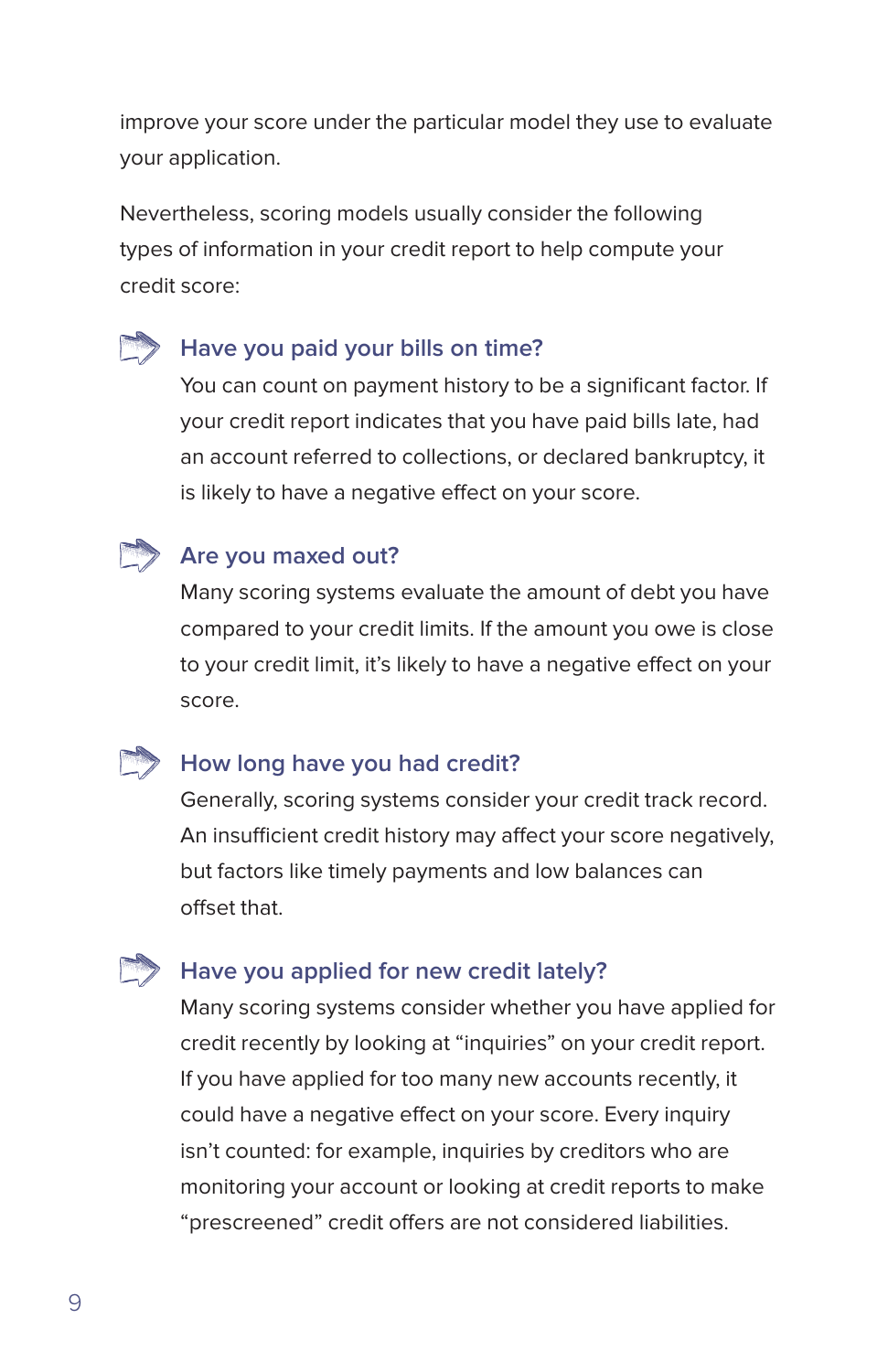### <span id="page-12-0"></span>**How many credit accounts do you have and what kinds of accounts are they?**

Although it is generally considered a plus to have established credit accounts, too many credit card accounts may have a negative effect on your score. In addition, many scoring systems consider the type of credit accounts you have. For example, under some scoring models, loans from finance companies may have a negative effect on your credit score.

Scoring models may be based on more than the information in your credit report. When you are applying for a mortgage loan, for example, the system may consider the amount of your down payment, your total debt, and your income, among other factors.

Improving your score significantly is likely to take some time, but it can be done. To improve your credit score under most systems, focus on paying your bills in a timely way, paying down any outstanding balances, and staying away from new debt.

To learn more, read **How Credit Scores Affect the Price of Credit and Insurance** at **consumer.ftc.gov**.

### **What are my options for dealing with debt?**

Many people face a financial crisis at some point in their lives. Whether the crisis is caused by illness, the loss of a job, or overspending, it can seem overwhelming. But often, it can be overcome. Your financial situation doesn't have to go from bad to worse.

If you get into financial hot water, there are options: credit counseling from a reputable organization, debt consolidation, or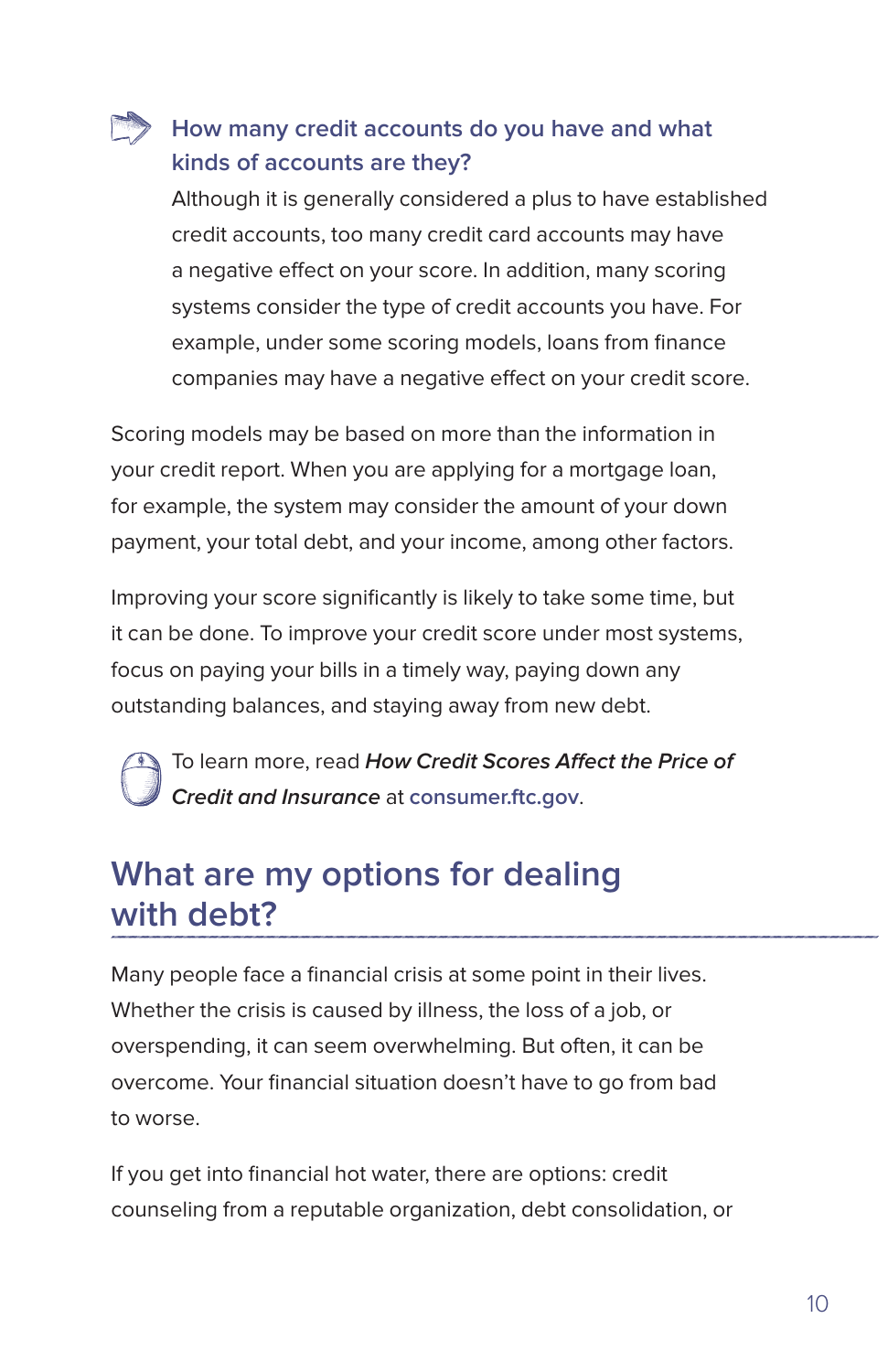<span id="page-13-0"></span>bankruptcy. Which path works best for you depends on your level of debt, your level of discipline, and your prospects for the future.

Contact your creditors immediately if you ever have trouble making ends meet. Tell them why it's difficult for you to pay your bills, and try to work out a modified payment plan that reduces your payments to a manageable level. Don't wait until your accounts have been turned over to a debt collector. At that point, your creditors have given up on you.

To learn more, read **Coping with Debt** at **consumer.ftc.gov**.

## **Got bad credit? Steer clear of credit repair scams**

You see the ads in newspapers, on TV, and online. You hear them on the radio. You get fliers in the mail, email messages, and maybe even calls offering credit repair services. They all make the same claims:

### *Credit problems? No problem!*

*We can remove bankruptcies, judgments, liens, and bad loans from your credit file forever!*

*We can erase your bad credit — 100% guaranteed.*



### *Create a new credit identity — legally.*

Do yourself a favor and save some money, too. Don't believe these claims: they're very likely signs of a scam. Indeed, attorneys at the Federal Trade Commission, the nation's consumer protection agency, say they've never seen a legitimate credit repair operation making those claims. The fact is there's no quick fix for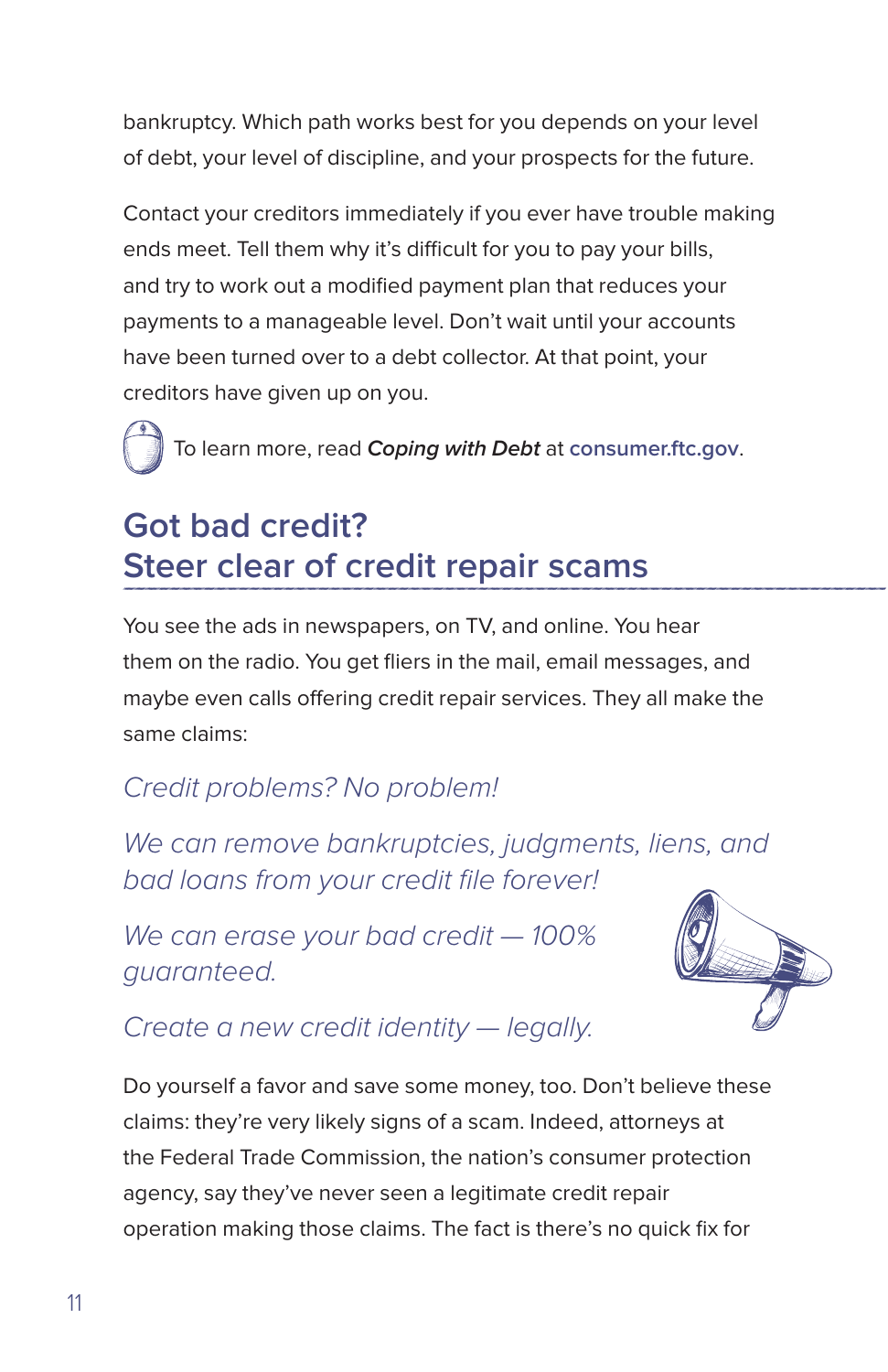<span id="page-14-0"></span>creditworthiness. No one can legally remove accurate and timely negative information from a credit report. You can improve your credit report legitimately, but it takes time, a conscious effort, and sticking to a personal debt repayment plan.

To learn more read, **Credit Repair Scams** at **consumer.ftc.gov**.

## **For more information**

The FTC works to prevent fraudulent, deceptive and unfair business practices in the marketplace and to provide information to help consumers spot, stop and avoid them. To file a complaint or get free information on consumer issues, visit **ftc.gov** or call tollfree, 1-877-FTC-HELP (1-877-382-4357); TTY: 1-866-653-4261.

#### Watch a video, **How to File a Complaint,** at

**consumer.ftc.gov/media** to learn more. The FTC enters consumer complaints into the Consumer Sentinel Network, a secure online database and investigative tool used by hundreds of civil and criminal law enforcement agencies in the U.S. and abroad.